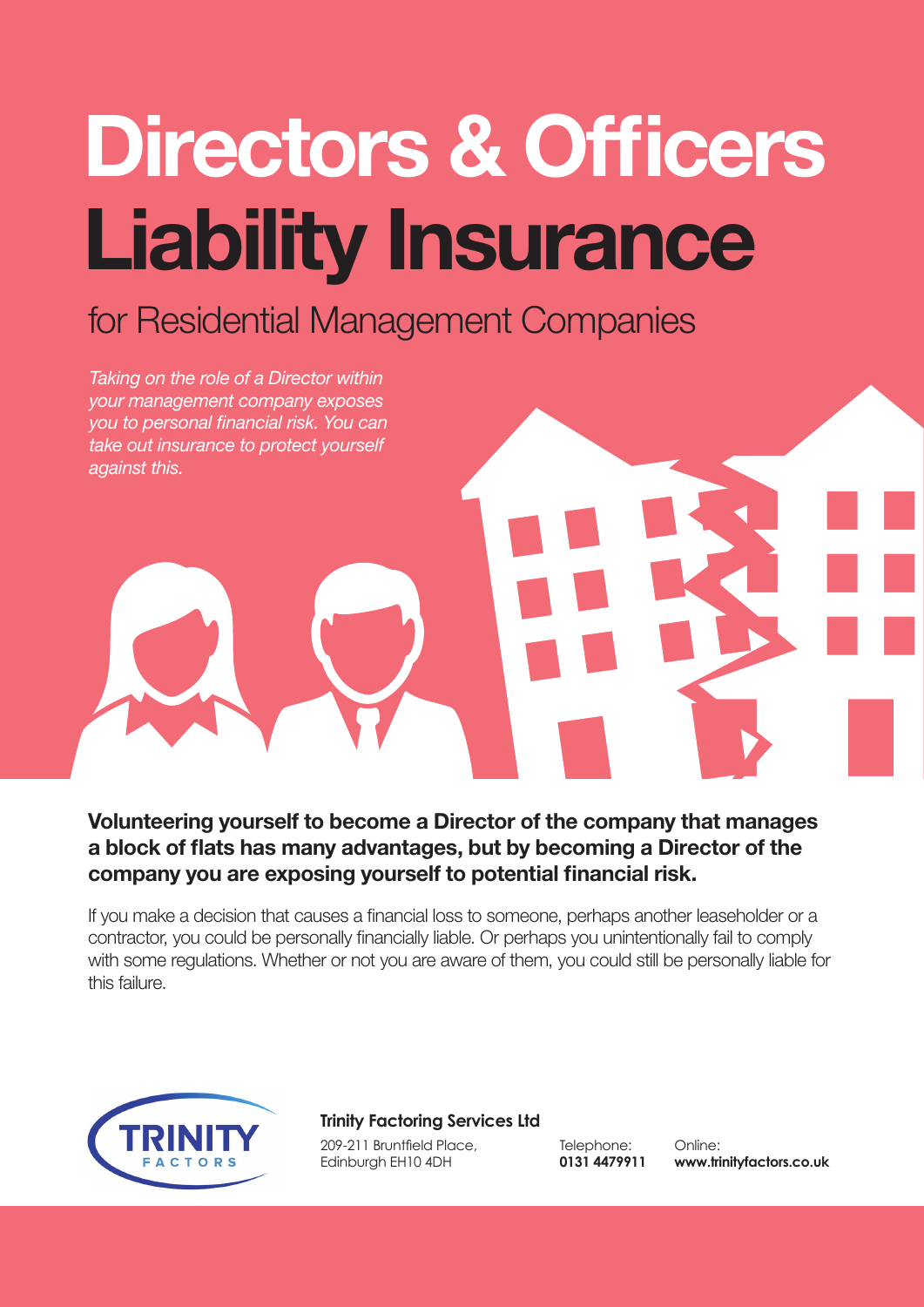The likelihood of being held liable is small, but if something does happen, the consequences can be serious. It is important that you have specialists on your side to help you when you need them.

By taking out a Directors and Officers insurance policy through Deacon, you have the reassurance of a policy that has been specifically developed for Directors and Officers of Residential Management Companies. And because policies are developed to specific risks, they are relatively inexpensive for the security they provide.

*Here are some examples of likely scenarios:*

*A lady discovered there was a 'no pet policy' for a property she was interested in purchasing. Being a pet owner this made her decline further proceedings. Later that year she happened to notice a dog in the window of the same flat at the block. Feeling unfairly treated and misinformed she decided to take the Directors and Officers of the property to court. It transpired the dog belonged to a visitor not the owner and she lost her case. Court and legal fees were covered by the directors D&O insurance but they still had to give up their time and endure the hassle involved.*

*A director failed to identify and rectify essential repairs within his block of flats. As a result the lessees saw the value of their property/ investment fall and a law suit was filed. The insurers helped defend the client where possible and paid compensation to the disgruntled lessees.*

*An independent contractor was appointed by property directors to provide quotes for essential works and improvements. Without consulting the other lessees, the directors instructed the tradesmen to carry out the works. Insufficient funds were available to cover the costs and the directors were liable for the costs involved. Directors and Officers cover assisted in defending the directors and covering the claim made.*

*Directors of a block of flats installed an automatic lighting system to help save the block money and reduce their carbon footprint. Unknowing to them a Jewish family living at the property were outraged, as Jewish law prohibits the operation of electrical devices between dusk on a Friday until sunset on Saturday, 'Shomer Shabbos'. A claim was filed and won, resulting in the automatic system being replaced with a suitable system.* 

*A disgruntled employee, working at a block of flats, filed a law suit against the limited company for alleged discrimination, suing for compensation. The company used their Directors and Officers insurance to fight the allegations and cover legal costs involved.*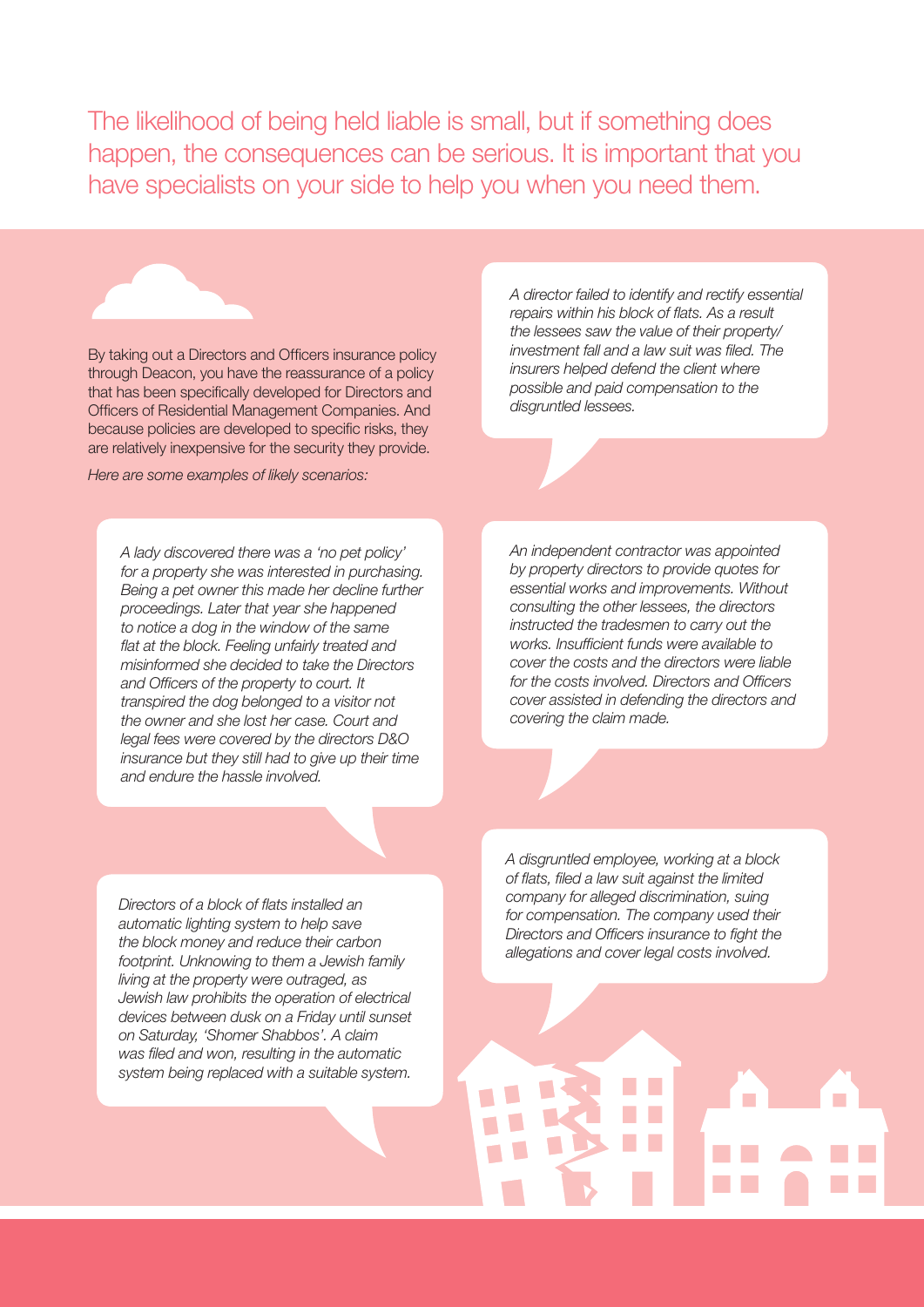## **Top ten reasons to buy Directors and Officers cover**



#### **Litigation is on the increase**

volunteers who willingly give their time to help look after their block and their fellow leaseholders. Unfortunately, we live in an increasingly litigious society and in English Law directors of an RMC are treated exactly the same as the directors of a multi-million pound PLC.



**RMCs are just as vulnerable as large companies** RMCs are not exempt from D&O claims, they face exactly the same risks **02 RMCs are just as vulnerable 18 assume to 18 assume that the stimates go wrong as large companies <b>18 assume to 18 assume the companies 18 assume to 18 assume the companies 18 assume to 18 assume the companies**

and regulations as larger companies, but don't benefit from corporate legal teams – or bank balances to fund defending a claim.



**Your personal assets are at risk** If you are a director of an RMC ignorance of the law won't protect you. If you are accused of breaching your duties, you may be personally liable to defend any claims. Your personal assets are potentially at risk if you do not have adequate D&O cover. **03 D&O claims are NOT covered**<br> **08 D&O claims are NOT covered**<br> **under any other liability policy** 



**Investigations by regulators are a definition definition by regulators are <b>are and more common D&O Insurance is more affordable than ever** 

As a Director of an RMC you are responsible for ensuring your block meets Health & Safety Executive guidelines. If a breach is discovered, you could be held personally liable and, in the worst case scenario if a fellow leaseholder or visitor suffered an injury on the premises, you may end up having to pay a fine or defend yourself in court.



**Defending legal action can be costly** 

Legal costs for defending allegations against a company director can run into thousands of pounds.



#### **01** Litigation is on the increase **1986 COO** Must be a second vertellow leaseholders **COO** Could sue you **could sue you**

If the value of the properties in your block drop and it's found that the reduction in value can be traced to a breach of duty by the directors, it may have serious financial consequences.



the premises that exceeds the estimate, and there is no money in the management fund to pay it, as a company director you could end up having to pay for it yourself.



A common misconception is that alleged misconduct by directors or companies is covered under other liability policies – it's not!



### **affordable than ever**

A D&O policy can cost from £120 per year for an RMC, yet the total cost of a D&O claim can run into thousands of pounds.



**05** Defending legal action **Defending legal action 10 D&O** cover is a small price to pay Having D&O insurance in place offers peace of mind to the volunteer directors who give up their time to help run your block.